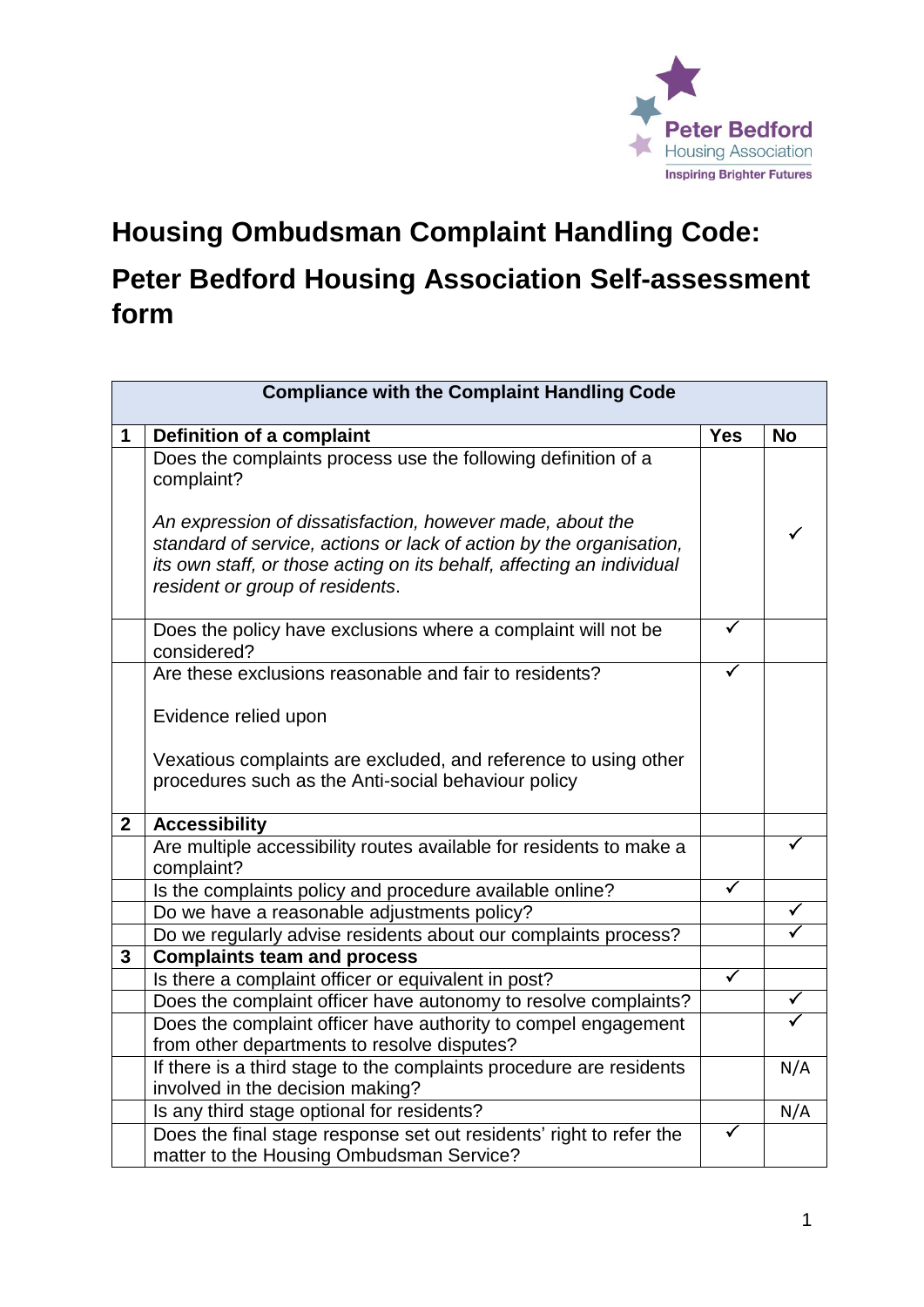

|   |                                                                 | <b>Inspiring Brighter Futures</b> |         |
|---|-----------------------------------------------------------------|-----------------------------------|---------|
|   | Do we keep a record of complaint correspondence including       |                                   |         |
|   | correspondence from the resident?                               |                                   |         |
|   | At what stage are most complaints resolved?                     | Stage 1                           |         |
|   |                                                                 |                                   |         |
|   |                                                                 |                                   |         |
|   |                                                                 |                                   |         |
| 4 | <b>Communication</b>                                            |                                   |         |
|   | Are residents kept informed and updated during the complaints   |                                   |         |
|   | process?                                                        |                                   |         |
|   | Are residents informed of the landlord's position and given a   |                                   |         |
|   | chance to respond and challenge any area of dispute before the  |                                   |         |
|   | final decision?                                                 |                                   |         |
|   | Are all complaints acknowledged and logged within five days?    | $\checkmark$                      |         |
|   | Are residents advised of how to escalate at the end of each     |                                   |         |
|   | stage?                                                          |                                   |         |
|   | What proportion of complaints are resolved at stage one?        |                                   | 96%     |
|   | What proportion of complaints are resolved at stage two?        |                                   | 4%      |
|   | What proportion of complaint responses are sent within Code     |                                   |         |
|   | timescales?                                                     |                                   |         |
|   |                                                                 |                                   |         |
|   | Stage one                                                       |                                   | 62%     |
|   | Stage one (with extension)                                      |                                   |         |
|   | Stage two                                                       |                                   |         |
|   | Stage two (with extension)                                      |                                   | 100%    |
|   |                                                                 |                                   |         |
|   | Where timescales have been extended did we have good            |                                   |         |
|   | reason?                                                         |                                   |         |
|   | Where timescales have been extended did we keep the resident    |                                   |         |
|   | informed?                                                       |                                   |         |
|   | What proportion of complaints do we resolve to residents'       |                                   | Unknown |
|   | satisfaction                                                    |                                   |         |
| 5 | <b>Cooperation with Housing Ombudsman Service</b>               |                                   |         |
|   | Were all requests for evidence responded to within 15 days?     |                                   | ✓       |
|   | Where the timescale was extended did we keep the Ombudsman      | $\checkmark$                      |         |
|   | informed?                                                       |                                   |         |
| 6 | <b>Fairness in complaint handling</b>                           |                                   |         |
|   | Are residents able to complain via a representative throughout? | ✓                                 |         |
|   | If advice was given, was this accurate and easy to understand?  |                                   | N/A     |
|   | How many cases did we refuse to escalate?                       |                                   | 0       |
|   |                                                                 |                                   |         |
|   |                                                                 |                                   |         |
|   | What was the reason for the refusal?                            |                                   |         |
|   |                                                                 |                                   |         |
|   |                                                                 |                                   |         |
|   |                                                                 |                                   |         |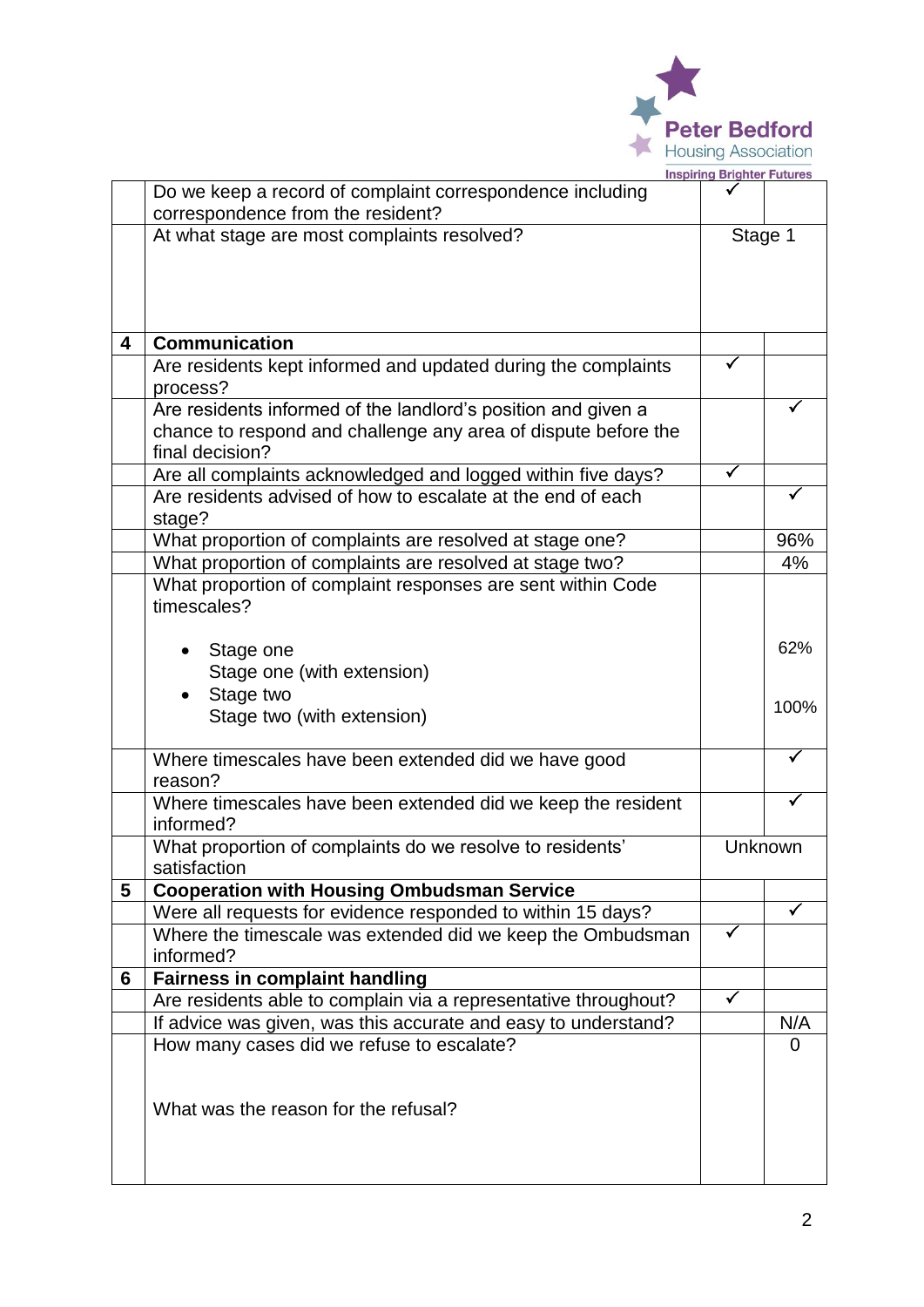

|                | Did we explain our decision to the resident?                                                       | N/A |
|----------------|----------------------------------------------------------------------------------------------------|-----|
| $\overline{7}$ | <b>Outcomes and remedies</b>                                                                       |     |
|                | Where something has gone wrong are we taking appropriate                                           |     |
|                | steps to put things right?                                                                         |     |
| 8              | <b>Continuous learning and improvement</b>                                                         |     |
|                | What improvements have we made as a result of learning from                                        |     |
|                | complaints?                                                                                        |     |
|                | a. We are recording repairs in greater detail on SASSHA the                                        |     |
|                | repairs system, to ensure all our work is fully apparent                                           |     |
|                | b. We are training housing staff in Mental Health First Aid                                        |     |
|                | c. We are implementing a new Customer Service strategy,                                            |     |
|                | including training in Complaints<br>d. We have asked additional contractors for second opinions on |     |
|                | repairs                                                                                            |     |
|                | e. We have contracted with a security service to monitor noisy                                     |     |
|                | tenants out of hours                                                                               |     |
|                | f. We have trained our contractor to follow procedures to agree                                    |     |
|                | times to repair properties and lettable standards                                                  |     |
|                |                                                                                                    |     |
|                | How do we share these lessons with:                                                                |     |
|                |                                                                                                    |     |
|                | a) residents?                                                                                      |     |
|                | Through the Rising Star newsletter, the Annual                                                     |     |
|                | Performance report and the Value for Money statement in                                            |     |
|                | the Annual Accounts                                                                                |     |
|                | b) the board/governing body?                                                                       |     |
|                | Through quarterly KPI reporting and Annual Services                                                |     |
|                | report                                                                                             |     |
|                |                                                                                                    |     |
|                | In the Annual Report?<br>C)                                                                        |     |
|                | No, we could add a section into the Annual Impact Review                                           |     |
|                | from 2020-21 onwards                                                                               |     |
|                |                                                                                                    |     |
|                |                                                                                                    |     |
|                |                                                                                                    |     |
|                | Has the Code made a difference to how we respond to                                                |     |
|                | complaints?                                                                                        |     |
|                | We are implementing changes to the Complaints policy and                                           |     |
|                | training as suggested by the Code in quarter 4, 2020-21                                            |     |
|                | What changes have we made?                                                                         |     |
|                |                                                                                                    |     |
|                | a) We will revise the Complaints and Compensation policies                                         |     |
|                | b) We will improve the data we gather and can learn from                                           |     |
|                | c) We will instruct an external agency to gather complaints                                        |     |
|                | satisfaction data for us from tenants                                                              |     |